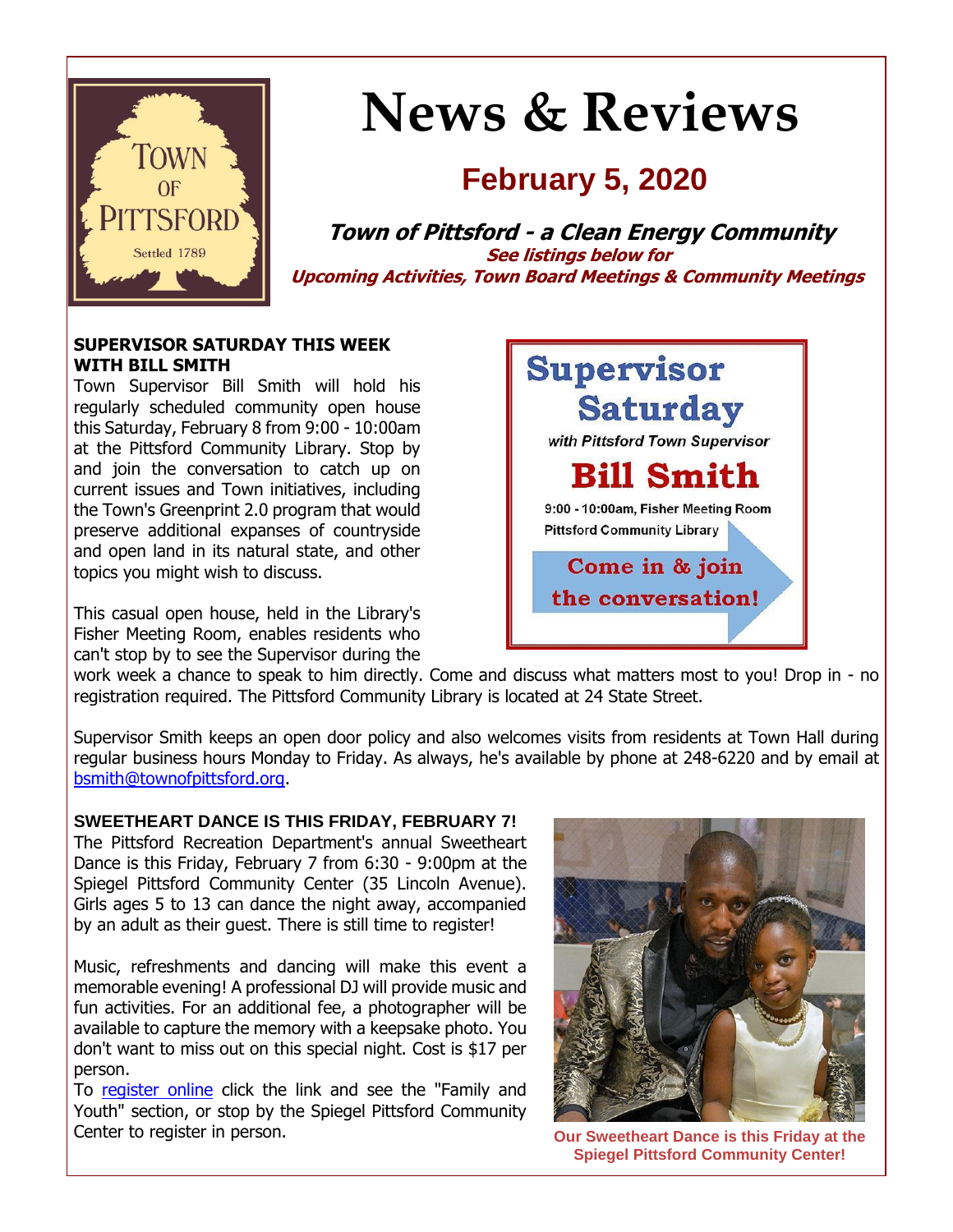**PROPERTY TAX PAYMENTS DUE THIS MONDAY, EXTENDED OFFICE HOURS THIS MONDAY, 2/10** The interest-free Town and County property tax payment deadline is February 10; first installments or full payments of your Town and County property taxes are due at this time. To assist taxpayers, the Town Clerk will **extend office hours, for tax payments only, from 8:00am to 6:00pm this Monday, February 10**. For residents paying property tax bills at Town Hall (11 South Main Street), 10 minute parking will be available in the parking lot behind the building on Monday.

First installment payments and full payments can also be paid at Canandaigua National Bank, 18 State Street, through Monday, February 10 only. Payments may be made [online](http://r20.rs6.net/tn.jsp?f=001qu0QUsoiwPORWmv6dTM9UoinGMz1E4nEaTtmylmusPUlScNuHV_EAhQxuOuQ69i8ktYJjWKyLqZUb5Z0hMeznrgBYiTj4uerx5NCLAXhvaN55iVdE1j7yc5kMRexdqeHH7R_vzolb2jbzm4u7sfGl72eUMsP5CEQDFdhv6LfIBXMF1S6zEeEBZ-9KIQdXdlu7GlOLjDJ83ySI0yg1XZ6xD4N3jLsVjFKDWKCsi6V9ac_MovImonKPkARFzZjARheHGPgXCD55uyGKadCeEL7Jheh-YO8YlqWHwVjTyupYfa5vaG9lQKfsGyDRtcUiKfJ&c=_V3H7v8cJg2bs8-9hTKoPnaHS5CRey89mHnQY82CnOymP57pXPxf-Q==&ch=jm8Q6fUyonRbYQQmggf87AH1g-3bGcG8gAdsrrUGGfmmWW930KyVCw==) by February 10, using Visa and MasterCard only; please note there is a 3% service charge for online payments. [To pay online click this link,](http://r20.rs6.net/tn.jsp?f=001qu0QUsoiwPORWmv6dTM9UoinGMz1E4nEaTtmylmusPUlScNuHV_EAml6hcaOHNKv5kcIu631p9fMdNgSybm83nqSetQbBR3o5YGSrKI72T26c7rIuP84YxQht5MUNKhAxFyABjABQVhZUMXzkhC5ILV1_fhrxhfLVRiMgPOvVlc1KDaCz6wIjPoeTe2eYCSfrO0ClczHZGxaehTqZE57rWBA1EvZFlH0DwTTaPaZjosNFMK7Di65GaMhC45prdWuRzaTGcKCVZFVnsYWyT6UZ70w4DwSr3Or9to30kCvkfltZTvvFbmEJA==&c=_V3H7v8cJg2bs8-9hTKoPnaHS5CRey89mHnQY82CnOymP57pXPxf-Q==&ch=jm8Q6fUyonRbYQQmggf87AH1g-3bGcG8gAdsrrUGGfmmWW930KyVCw==) which directs to the Monroe County Property Tax portal on the Monroe County website.

It is also **strongly** advised that you do NOT pay by electronic check, as these payments do not receive a U.S. postmark and may arrive late. The payment stub (see page 2 of your tax bill) must accompany your payment. Please include a phone number on your check, if possible.

**Please also note:** If you are paying your tax bill with an online bill pay (electronic banking) system through your bank, please be aware that your bank still generates and mails a paper check to the Town and it may take as long as two weeks or more to reach the Town offices. This type of mail does not receive a USPS postmark. Therefore, the Town can only consider your payment received on the date it is physically received in our office.

#### **NEW 20 MPH SPEED LIMIT ON SOUTH STREET IN VILLAGE**

Drivers, please be advised that a new Village local law reducing the speed limit on South Street to 20 mph will take effect soon. South Street is a .5 mile two-way, two-lane residential street that connects State Street (Rt. 31) to E. Jefferson Road (Rt. 96), and is frequented by students and families walking and biking to Jefferson Road Elementary School. Once the new law is in effect, the Sheriff's Department will give South Street special attention.

#### **BUFFALO SOLDIERS PROGRAM AT THE LIBRARY THIS SUNDAY, 2/9**

The Pittsford Community Library is celebrating Black History Month in February with a variety of outstanding programs. This **Sunday, February 9** from 2:00 - 3:00pm features a **history of the "Buffalo Soldiers."** Following the long and bloody Civil War, Congress passed legislation to reorganize the military for peacetime service. An historic part of this law called for the formation of two African-American cavalry regiments, the 9th and 10th, known as the Buffalo Soldiers. Bing Reaves and other members of the Pennington-Moye VFW Post 9251 will present the storied history of the Buffalo Soldiers. The program, sponsored by Historic Pittsford, is free and open to the public and will be held in the Library's Fisher Meeting Room; no registration required.

For more information about these and other Library programs, visit the [Library's online program calendar](http://r20.rs6.net/tn.jsp?f=001qu0QUsoiwPORWmv6dTM9UoinGMz1E4nEaTtmylmusPUlScNuHV_EAtq2uDWLNHBM4F4awjPmQ0zVU4LY3jeyjKgQn0-jBxShG8NHZS8UJa72BwCWs8kylQV8cQYDsgAk8Jo79hRn8NIcdhI27LRcixMkZEeZVDAUZ2Gp1yc-rre9d10tAwsjc4LW1ceh3tl-Dv2SC3AQLGebjs4VCnvHarMRTxp83YDaIZQf4laRizwjiOxnuc-sYjBptKIrh1et4npOCaZ96Ned7fQ3pSMuJaw0nerQR3zWGGmfDHY4MWZYwWIxkT-mJFfihZ-WKHHRVMLyHK6b1TDggGMhNmITuAb5NlFkFJglypTLZwTCGibuzjB9GyMpWFL2Gb09sIXnIB8rmWXU5bQ=&c=_V3H7v8cJg2bs8-9hTKoPnaHS5CRey89mHnQY82CnOymP57pXPxf-Q==&ch=jm8Q6fUyonRbYQQmggf87AH1g-3bGcG8gAdsrrUGGfmmWW930KyVCw==) or call 249-5481. The Pittsford Community Library is located at 24 State Street.

#### **SENIORS LUNCH BY DEPUTY SUPERVISOR KATE BOHNE MUNZINGER THIS TUESDAY, 2/11** *Plus Victorian Valentine Traditions presentation by the Strong's Chris Bensch*

Seniors, join us at 12noon in the VanHuysen Community Room at the Spiegel Pittsford Community Center this Tuesday, February 11 for lunch prepared by Deputy Town Supervisor Kate Bohne Munzinger and a special Valentine's Day program. Kate will be cooking up a delicious comfort-food lunch of meatloaf, mashed potatoes, peas, and red velvet cupcakes with cream cheese frosting for dessert. Chris Bensch from the Strong Museum of Play will offer some fascinating information in a presentation entitled "Victorian Valentine Traditions." Cost is \$6.00 per person; advance registration and payment is required. For more information and to register, stop by the Senior Programs office at the Community Center or call 248-6235.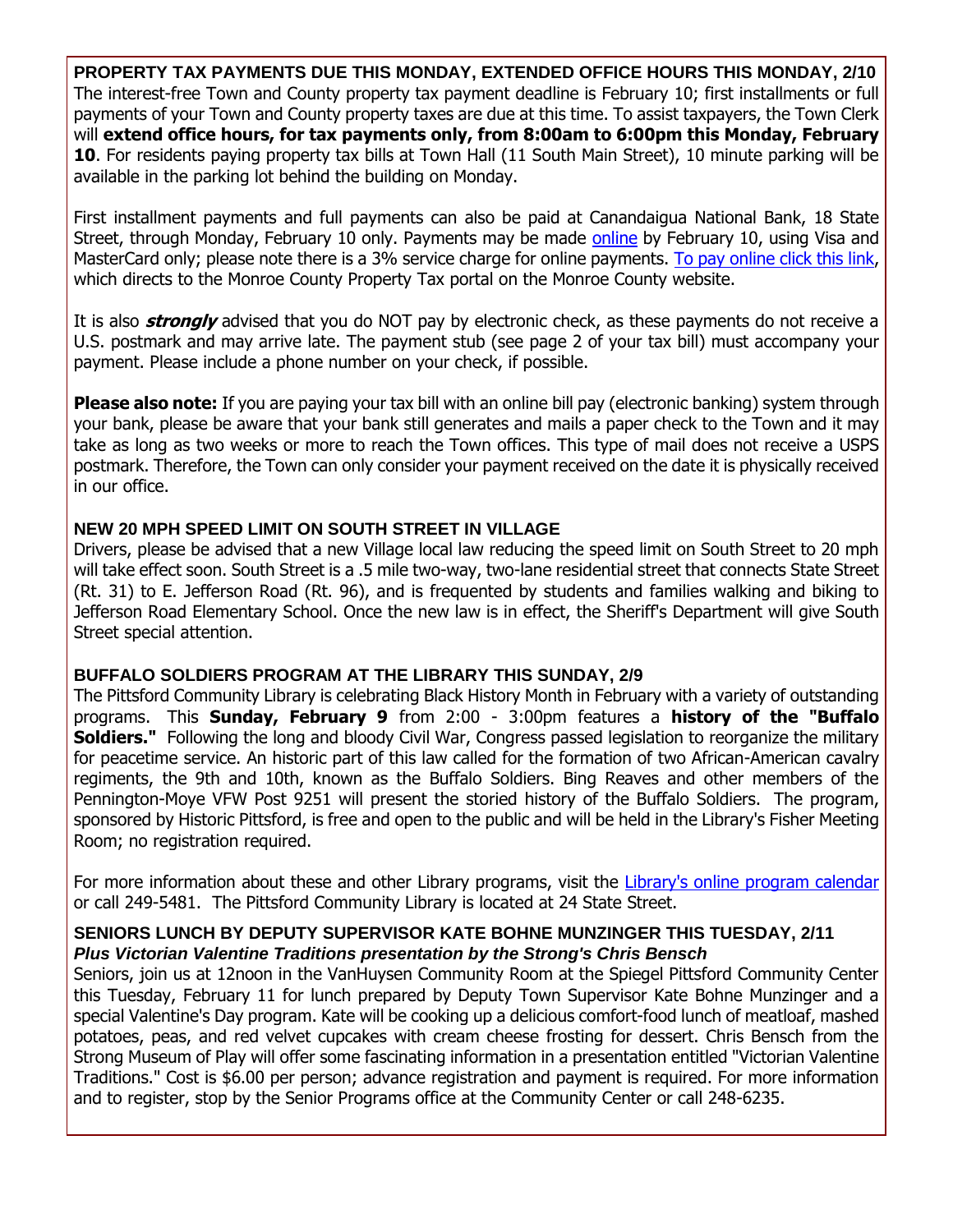The Town's Spiegel Pittsford Community Center is located at 35 Lincoln Avenue. To learn more about our programs, activities and services for seniors [click HERE to visit the Seniors page](http://www.townofpittsford.org/home-seniors?utm_source=eNews+2-5-20&utm_campaign=eNews+02-05-20&utm_medium=email) on the Town website, read [our Seniors program info brochure online,](http://r20.rs6.net/tn.jsp?f=001qu0QUsoiwPORWmv6dTM9UoinGMz1E4nEaTtmylmusPUlScNuHV_EAhu-aVfd-dhJgRZBd7hmYtEqCKRTDPa1BaeF__ASUmaAS6pC5BCJKp2cSHGfpBipzxjF7vl8lJdk8qn3bnsKzIyrcv1XrqFi-Ut_Myk-a5oRBB57hBGYpaNnafwiqIChWxndRLha17cvg009ZSPoNrUonTb2w70-vbfRrxVyku9A-hWnGAeS4hgJY-C3C8XgG4jS2UDIlztaTaf1SO_HOOIhZOffHPxadkNGgSHwPNREwdOjXIPt43H3UUP7q4uKjZdNGcYBjOGB5yaPmMW8GtIEkXPlXtIiXEwmCoqfTUNY_2Gt1n328a4=&c=_V3H7v8cJg2bs8-9hTKoPnaHS5CRey89mHnQY82CnOymP57pXPxf-Q==&ch=jm8Q6fUyonRbYQQmggf87AH1g-3bGcG8gAdsrrUGGfmmWW930KyVCw==) or call our Senior Programs Office at 248-6235.

# **FEBRUARY IS AMERICAN HEART MONTH - WEAR RED DAY IS THIS FRIDAY**

February is American Heart Month. American Heart month is dedicated to raising awareness about heart disease. Heart disease is the leading cause of death for men and women in the United States; every year one in four deaths are caused by it. **This Friday, February 7 is "National Wear Red Day,"** which was first observed 18 years ago to bring attention to the fact that heart disease is the number one killer of women and to raise awareness for women's health issues. You can show your support in the fight against heart disease this Friday - wear red, and encourage everyone you know to wear red, raise their voices, know their cardiovascular risk, and take action to live longer, healthier lives!

**Heart disease and stroke kill one in three women, yet 80 percent of cardiac events can be prevented with education and lifestyle changes.** To save lives and raise awareness of this serious issue, the American Heart Association launched Go Red For Women - held the first Friday each February and the red dress has become the iconic symbol of the battle against heart disease and stroke in women. For more information visit: [www.GoRedForWomen.org.](http://r20.rs6.net/tn.jsp?f=001qu0QUsoiwPORWmv6dTM9UoinGMz1E4nEaTtmylmusPUlScNuHV_EAli_7ErLV-wyK8JA7M8Ni7mMmHjruPwamsXnz9vFqF7J1TqvVMsCizUBEbHq9hmeOjUeBRy0wnyuzZ9xfMe5FkDenqWQ3g9jmlVbxuRG5aVwZE4IuajUIt-9ap2kmfsAqrMZVrR9MMyCalgzIKnVHL6jG6kxI4Yv0_8GWSwY3NIr7GNv4_AYCMJkK6pxv_a4CIm7cOlopGKgdj4kQqx_OW5sYgUpssoZIKs9KgWnEqo9_xZj3HfIctw=&c=_V3H7v8cJg2bs8-9hTKoPnaHS5CRey89mHnQY82CnOymP57pXPxf-Q==&ch=jm8Q6fUyonRbYQQmggf87AH1g-3bGcG8gAdsrrUGGfmmWW930KyVCw==)

#### **UNITED CHURCH OF PITTSFORD PANCAKE BREAKFAST IS THIS SATURDAY, FEBRUARY 8** *Proceeds benefit Elderberry Express ride service for seniors*

The next United Church of Pittsford monthly "Rise & Shine" Community Breakfast program is this Saturday, February 8 from 8:00-10:00am at the church (123 South Main Street at Sunset Boulevard); proceeds will benefit [Elderberry Express,](http://r20.rs6.net/tn.jsp?f=001qu0QUsoiwPORWmv6dTM9UoinGMz1E4nEaTtmylmusPUlScNuHV_EAml6hcaOHNKvawqNsScRg4Vk4m27sgYsG2gvFsIKWxfzZVtvFi8C4gfEiAz6pVDi1S4Q3jBrUj7Nbk9Ne_w2tNrSHkCJwbOdbSItyPm9JoU0jFHTLB8APZGC_K_T2oxSh_A3K-4FjtMRAwfR3M2fgN03lZvKYLERvX9KAT6eto6aXSHRwBoo2ljoBQobPtG_jA3HMLhNaph0mG_lfX_k8nKv2m6FwWarR97BIucPXfgMYu0ALWDJVJBf8dDrw1E9uOjYgT_n6AnOWoy3IohThRc1K2mDx83F0KyPHpAfjLYX&c=_V3H7v8cJg2bs8-9hTKoPnaHS5CRey89mHnQY82CnOymP57pXPxf-Q==&ch=jm8Q6fUyonRbYQQmggf87AH1g-3bGcG8gAdsrrUGGfmmWW930KyVCw==) Pittsford's free ride service for seniors. Breakfast is \$5.00 per person and includes pancakes served with maple syrup, whipped cream and blueberry topping, sausage links, scrambled eggs, coffee, tea, and juice. The Rise and Shine Community Breakfast is open to all and is held on the second Saturday of each month from October through May, with the proceeds supporting local charities. For more information call 586-6870 or email [ucpittsford@gmail.com.](mailto:ucpittsford@gmail.com?subject=Rise%20%26%20Shine%20Community%20Breakfast)

**NYS DOT MEETING ON PROPOSED RT 31/STATE STREET BRIDGE PROJECT IS FEBRUARY 13**

The NY State Department of Transportation will host a second public information meeting on February 13 regarding their proposed Route 31/State Street bridge rehabilitation project. The content and information will be the same as that shared at the NYSDOT's public meeting held December 17, 2019.

The NYSDOT project includes work on the State Street Bridge, paving work on Main Street and State Street, and significant pedestrian safety improvements. The open-house style meeting will be held on Thursday, February 13 from 5:00 - 6:30pm at the Pittsford Community Library, 24 State Street. Those interested in attending may arrive at any time during the meeting to review the project details, which will include the scope of work and planned traffic detours during construction. NYSDOT staff will receive public comments and answer individual questions. No formal presentation will be made during the meeting.

For further information, or to request a sign language interpreter or assistive listening system, please contact Katherine Fragale at (585) 371-9245 or [Katherine.Fragale@dot.ny.gov.](mailto:Katherine.Fragale@dot.ny.gov?subject=Info%20meeting%20re%3A%20proposed%20Route%2031%2FState%20Street%20bridge%20rehabilitation%20project)

#### **REMINDERS**

#### **PINK THE RINK IS FEBRUARY 8 - SUPPORT THE FIGHT AGAINST CANCER!**

The Pittsford JV and Varsity Panthers ice hockey teams will face off against the Fairport Red Raiders in the 11th annual **Pink the Rink games to benefit cancer research** on Saturday, February 8 at Rochester Institute of Technology's Frank Ritter Ice Arena. The JV game begins at 5:30pm, followed by the Varsity game at 7:00pm. As is tradition, the Pittsford athletes will wear special pink jerseys to honor all those affected by breast cancer.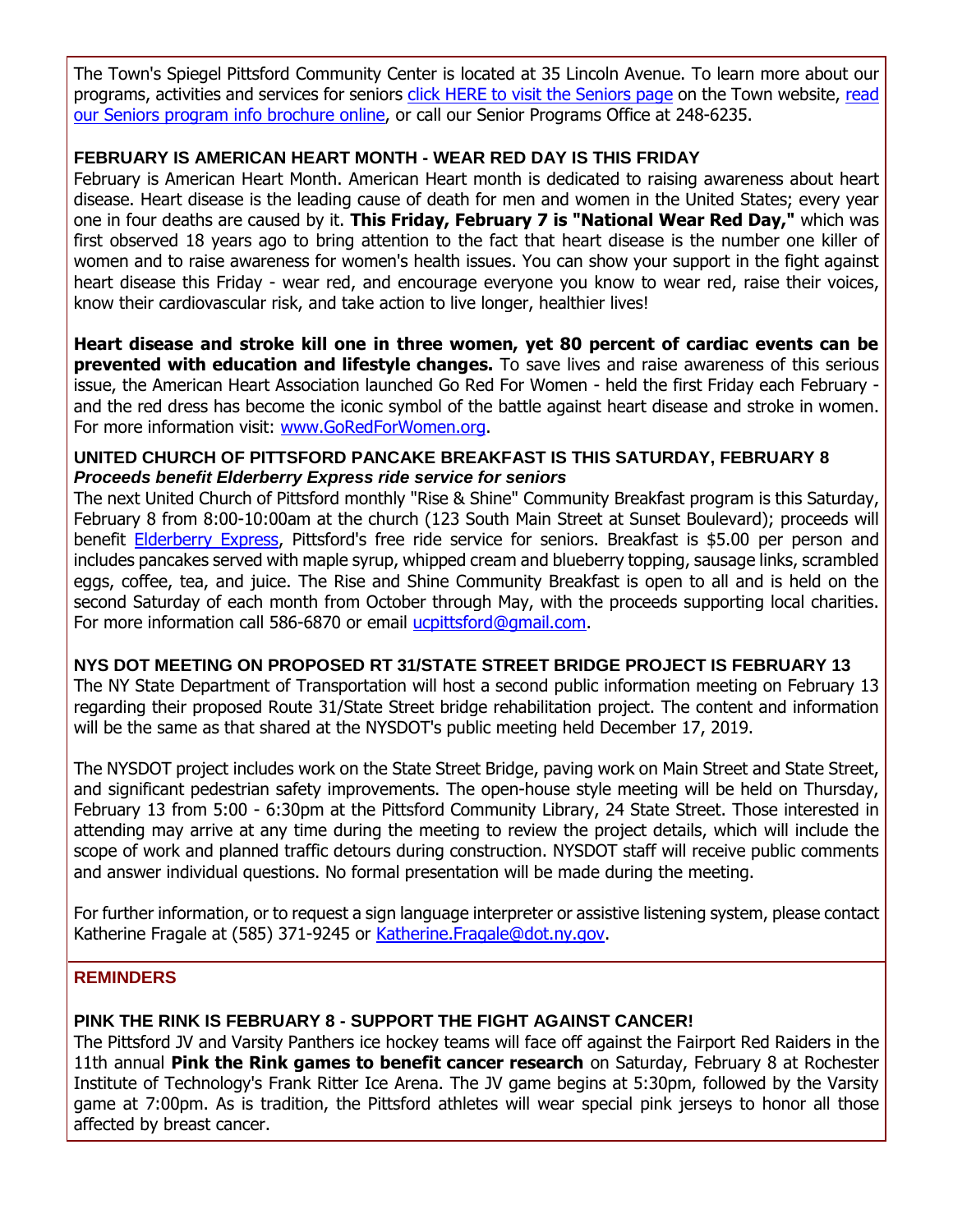Pink the Rink has been a Pittsford School District tradition since 2010 and has raised over \$60,000 for the Breast Cancer Coalition of Rochester. Friends of Pittsford Hockey Board Member Celeste Frohm proposed the idea for Pink the Rink after watching her son play in a similar event at the State University of New York at Fredonia. Frohm believed it would be an effective way to bring the Pittsford community together for a worthy cause.

Tickets are \$5.00 and will be available beginning February 4 at the School District Athletic Office (42 W. Jefferson Rd.). If the event is not sold out, tickets will also be sold at the door. The Frank Ritter Ice Arena at Rochester Institute of Technology is located at 51 Lomb Memorial Dr., Rochester. For more information visit [www.pittsfordhockey.org](http://r20.rs6.net/tn.jsp?f=001qu0QUsoiwPORWmv6dTM9UoinGMz1E4nEaTtmylmusPUlScNuHV_EAvPPynAv6jW9HBlhVSQ0kxGds3o4d9c3IL91iQ3pJ9by4ZYGnLJ7pNPNx7QCi9LcGybPKUzge_Kgfrj77OCuQzXFEvWrRwcNxauPo8NU_qsff8BG-mhdtX8FDIhjIj4aRspm1ipSzF-4C8hHRl7N-wGk9m5ZbSbfGrNG5nLQRViZ-Bm_9HP1eaXcMzmjDZkDwSLb7X_TPzSZ7uYiTyFZ5Y2eauspn9gzhnXj-Q-YaU_XL9s9f02STIM=&c=_V3H7v8cJg2bs8-9hTKoPnaHS5CRey89mHnQY82CnOymP57pXPxf-Q==&ch=jm8Q6fUyonRbYQQmggf87AH1g-3bGcG8gAdsrrUGGfmmWW930KyVCw==) and click the ["Pink the Rink"](http://r20.rs6.net/tn.jsp?f=001qu0QUsoiwPORWmv6dTM9UoinGMz1E4nEaTtmylmusPUlScNuHV_EAml6hcaOHNKvYiQODSsGhDCHs8-RwOcKYBVzmJB69wrwGyHLCYcUP2Hrn8DdxzORuhUvqHRpaAImG979G4UZOr4JDWvoeC5fZQan90J4J3yjUB7OZmjXNBw9xNI5qoq-eaL6gT74rJZvBCBJoDHuFEYP5xgG_-3sA_EA8xBlv7jBolHCnI2CICkBAVdzxXXeD0Kv6t72mhBOhfPpssxXZNtSPacBdfEw4Kn3din2Sw_XkgOfBm7qH0PZtCkV_IBdAcrpdgxY3ZmjHlB_x8fB173OyEuXxfMg--vTYsNE28dNKNkUkK8Vm78=&c=_V3H7v8cJg2bs8-9hTKoPnaHS5CRey89mHnQY82CnOymP57pXPxf-Q==&ch=jm8Q6fUyonRbYQQmggf87AH1g-3bGcG8gAdsrrUGGfmmWW930KyVCw==) tab.

#### **SEASONAL PARKING RESTRICTIONS IN EFFECT THROUGH APRIL 1, 2020**

In order to facilitate snow removal, Town of Pittsford seasonal parking restrictions are in effect from November 15 (this Friday) through April 1, 2020. Parking of any vehicle on public roads - including state highways and on the shoulder of all roads - is prohibited each year from November 15 through April 1 in all areas within the Town and outside of the Village. During this time, please don't park on or along public roads outside of the Village. Please note violators may be ticketed or towed.

When the snow flies, we need roadsides clear of vehicles so our plows can get through. This is especially true in neighborhoods, where the streets are narrower. Vehicles parked along the roadside can hinder plows accessing your neighborhood. Please help us keep our streets safe and accessible!

# **EMERGENCY CLOSINGS INFORMATION**

In the case of major weather events or other emergencies, information about facility closings and program/event cancellations will be announced on the Town's website [www.townofpittsford.org,](http://townofpittsford.org/?utm_source=eNews+2-5-20&utm_campaign=eNews+02-05-20&utm_medium=email) [Facebook](https://www.facebook.com/pages/Town-of-Pittsford/139082619464200)  page [Town of Pittsford,](https://www.facebook.com/pages/Town-of-Pittsford/139082619464200) and [Twitter feed @pittsfordtown,](http://r20.rs6.net/tn.jsp?f=001qu0QUsoiwPORWmv6dTM9UoinGMz1E4nEaTtmylmusPUlScNuHV_EAt2onKbZ77Q2U6zjMG9v-rNUeMZO_Y2BYJVqFLwCxBHnwhQwk5wpECZ7IlLAsUMJ5FpIDaTSexqG_MLcgFCGUd0rOeyGWi9zCnO41i55A-Hvh5_j_ba_DG0DiY7fEMqNNg==&c=_V3H7v8cJg2bs8-9hTKoPnaHS5CRey89mHnQY82CnOymP57pXPxf-Q==&ch=jm8Q6fUyonRbYQQmggf87AH1g-3bGcG8gAdsrrUGGfmmWW930KyVCw==) as well as on local television and radio stations and Pittsford's [Cable TV 12 Channel 1303 government access station.](http://townofpittsford.org/home-channel12?utm_source=eNews+2-5-20&utm_campaign=eNews+02-05-20&utm_medium=email) TV-12 Channel 1303 announcements can be viewed live any time via the [TV-12 Channel 1303 page on the Town website.](http://townofpittsford.org/home-channel12?utm_source=eNews+2-5-20&utm_campaign=eNews+02-05-20&utm_medium=email)

#### **ASL INTERPRETER AT TOWN BOARD MEETINGS**

The Town of Pittsford provides an American Sign Language interpreter at every meeting of the Pittsford Town Board, to interpret for those who need this service.

#### **UPCOMING COMMUNITY ACTIVITIES IN PITTSFORD**

- [Sweetheart Dance](http://r20.rs6.net/tn.jsp?f=001qu0QUsoiwPORWmv6dTM9UoinGMz1E4nEaTtmylmusPUlScNuHV_EAufCKb96bd2jHY3mn88EpvruHJfEBwiLAkpA-72KVaPaACJI8nnrqYjSqCzFwqLdEOaY_UXLNIuhsMmHYCpl_DySqs14N9MUT5ITNIl38OJyy4wHaA7B8UpZag-qPabt4vDrwYzXMEOfZQB30esx2AoUu3zQfIusjxwDIf8WtQVNsHTLibGHhcLPokpFgP5iDPYggGNCfHGMLdwKUeifpE9MwhNe_utl_Kxcqm0YfwygIK_uZ-iVxgxcX92YDcDlBNhZEC8sdCHH9I7vBpsoHpqwAyqEnwlKUkWbdlOATweW&c=_V3H7v8cJg2bs8-9hTKoPnaHS5CRey89mHnQY82CnOymP57pXPxf-Q==&ch=jm8Q6fUyonRbYQQmggf87AH1g-3bGcG8gAdsrrUGGfmmWW930KyVCw==) girls ages 5 to 13 can dance the night away, accompanied by an adult as their guest, Friday, 2/7, 6:30-9:00pm, Spiegel Pittsford Community Center, 35 Lincoln Avenue; advance registration required, \$17 per person, more info and [registration online](http://r20.rs6.net/tn.jsp?f=001qu0QUsoiwPORWmv6dTM9UoinGMz1E4nEaTtmylmusPUlScNuHV_EAsScw5N6qo91JLbvPDrbRFZoMSxiQ-rC3qeSIjyLTHDtgN9waXJ-cpcUPr85XA18Wlf8krqAUPMOMSquMj_6GFulJAN58qzCUvPginPMMj0yMGFFtsf3lhZHu3BVfhHURJJ7Fo14Cbb4D-WXP6s6IsoBQPOKLT8sFpi0OeMe3Luuqw1KRJMFnz90_WmmgN3YJAOXl__4bmiMI8wQM1VSRBq5VG2JxAkLoR5oNDy598Ex-M4YUGkceZVi20mibfU3lHzvwvinkC1cGgKUPWszwcBUJ-GuOkYlXDAQXvVyfOQ0&c=_V3H7v8cJg2bs8-9hTKoPnaHS5CRey89mHnQY82CnOymP57pXPxf-Q==&ch=jm8Q6fUyonRbYQQmggf87AH1g-3bGcG8gAdsrrUGGfmmWW930KyVCw==) or at the Spiegel Pittsford Community Center
- [Supervisor Saturday with Bill Smith](http://r20.rs6.net/tn.jsp?f=001qu0QUsoiwPORWmv6dTM9UoinGMz1E4nEaTtmylmusPUlScNuHV_EAml6hcaOHNKvFJ9OZLRG59_SXlr8bDr1ZAuuXt-D6l4OhnLnbl9lkbgTd5lgIehtuM-CqdQcLfI0wVPaxOTlqUb-lIjpmyBqarZDw4sER0lxSJ_fj9WgheEaiWEPuCsNBL-465O91BkO1UPKbFjoVpG4zAm2iv4d4Ww2hI2DZ0lKTHjEWsEBJ3oJ5Yl1jqZrePd-rzr6Q36MRgD6_PleYQti2hoDJg46YfvaMfYl4K8hRbT0GQ30eIZmHvkVvzR6sQzHjmzJHOXV55bTDZY_YkGwIkhGlmDJMYzHkwCCiZjUwqWie1t2fp3NlXdoqY-Aog==&c=_V3H7v8cJg2bs8-9hTKoPnaHS5CRey89mHnQY82CnOymP57pXPxf-Q==&ch=jm8Q6fUyonRbYQQmggf87AH1g-3bGcG8gAdsrrUGGfmmWW930KyVCw==) join the conversation with Town Supervisor Bill Smith at this casual open house, topics of discussion based upon attendee interest; Saturday, 2/8, 9:00 - 10:00am, Fisher Meeting Room (first floor), Pittsford Community Library, 24 State Street
- [United Church of Pittsford Rise & Shine Community Breakfast,](http://r20.rs6.net/tn.jsp?f=001qu0QUsoiwPORWmv6dTM9UoinGMz1E4nEaTtmylmusPUlScNuHV_EAuqKUbmjjgA4FTzOSX_ZEcVaFFPAwfLebdZuDgKPS52Jf0GkcKHgXgqAO0mKE7JX9YQLOS38URNBnosogxTMMeTn7qSfeA2273URjhUFQQeZLNUOwtxuKmjJS6SgPZqFpeMZOfEElgbdsanVTz4iDmaRFp0DNuf9GuJ6swHluvbPlGTVRkmRc7Pq9L0hEofp0mODqvxpC8zP4iOYUcHaGWAx7fdz64UNXDr3CbviKXjq&c=_V3H7v8cJg2bs8-9hTKoPnaHS5CRey89mHnQY82CnOymP57pXPxf-Q==&ch=jm8Q6fUyonRbYQQmggf87AH1g-3bGcG8gAdsrrUGGfmmWW930KyVCw==) Saturday, 2/8, 8:00-10:00am, United Church of Pittsford, 123 South Main Street at Sunset Boulevard; all are welcome, breakfast is \$5.00 per person and includes pancakes served with maple syrup, whipped cream and blueberry topping, sausage links, scrambled eggs, coffee, tea, and juice; proceeds to benefit Elderberry [Express,](http://r20.rs6.net/tn.jsp?f=001qu0QUsoiwPORWmv6dTM9UoinGMz1E4nEaTtmylmusPUlScNuHV_EAml6hcaOHNKvawqNsScRg4Vk4m27sgYsG2gvFsIKWxfzZVtvFi8C4gfEiAz6pVDi1S4Q3jBrUj7Nbk9Ne_w2tNrSHkCJwbOdbSItyPm9JoU0jFHTLB8APZGC_K_T2oxSh_A3K-4FjtMRAwfR3M2fgN03lZvKYLERvX9KAT6eto6aXSHRwBoo2ljoBQobPtG_jA3HMLhNaph0mG_lfX_k8nKv2m6FwWarR97BIucPXfgMYu0ALWDJVJBf8dDrw1E9uOjYgT_n6AnOWoy3IohThRc1K2mDx83F0KyPHpAfjLYX&c=_V3H7v8cJg2bs8-9hTKoPnaHS5CRey89mHnQY82CnOymP57pXPxf-Q==&ch=jm8Q6fUyonRbYQQmggf87AH1g-3bGcG8gAdsrrUGGfmmWW930KyVCw==) Pittsford's free ride service program for seniors. The breakfast is held the second Saturday of each month from October through June, benefiting a different charity each time. More info 586-6870 or email [ucpittsford@gmail.com](mailto:ucpittsford@gmail.com?subject=Rise%20and%20Shine%20Pancake%20Breakfast)
- [Pittsford Panthers Pink the Rink Varsity and JV hockey games,](http://r20.rs6.net/tn.jsp?f=001qu0QUsoiwPORWmv6dTM9UoinGMz1E4nEaTtmylmusPUlScNuHV_EAml6hcaOHNKvYiQODSsGhDCHs8-RwOcKYBVzmJB69wrwGyHLCYcUP2Hrn8DdxzORuhUvqHRpaAImG979G4UZOr4JDWvoeC5fZQan90J4J3yjUB7OZmjXNBw9xNI5qoq-eaL6gT74rJZvBCBJoDHuFEYP5xgG_-3sA_EA8xBlv7jBolHCnI2CICkBAVdzxXXeD0Kv6t72mhBOhfPpssxXZNtSPacBdfEw4Kn3din2Sw_XkgOfBm7qH0PZtCkV_IBdAcrpdgxY3ZmjHlB_x8fB173OyEuXxfMg--vTYsNE28dNKNkUkK8Vm78=&c=_V3H7v8cJg2bs8-9hTKoPnaHS5CRey89mHnQY82CnOymP57pXPxf-Q==&ch=jm8Q6fUyonRbYQQmggf87AH1g-3bGcG8gAdsrrUGGfmmWW930KyVCw==) Saturday, 2/8, 5:30pm (JV) & 7:00pm (Varsity), Frank Ritter Ice Arena at RIT, 51 Lomb Memorial Dr., Rochester; admission